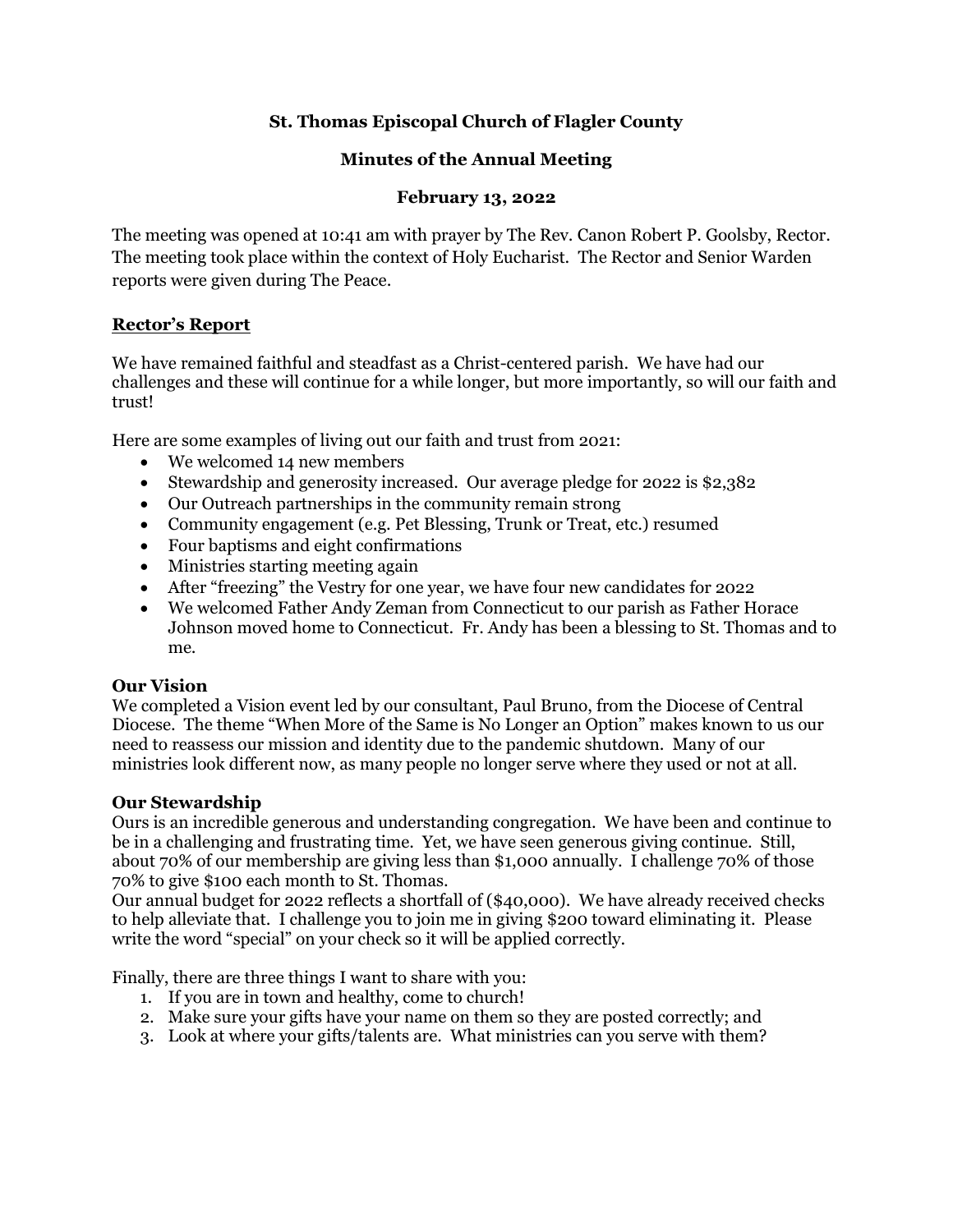### **Rector's Report (continued)**

I am so grateful for you, this congregation, and this wonderful parish. I appreciate the dedication, hard work and faith of St. Thomas' members. We will continue our journey together to grow closer to God through our Lord Jesus Christ, seeking together his will and purpose for our lives and the mission and ministry of St. Thomas Episcopal Church.

### **Senior Warden's Report**

Please consider participating in ministries here at St. Thomas. Many of them have lost members. Think about where your talents and interest might lead you.

We need a Kitchen Committee!

If you change your e-mail address or other contact information, please let the office know. If you don't regularly use e-mail, let us know that so we can remove it from the service we use. We will think you're receiving weekly notices from the church when you're not.

### **Vestry**

We have four (4) members going off the Vestry this year and I ask that they please stand: Pam Williams, Ben O'Kelley, Kathleen McCullough and Cindy Mitchell (me). Pam and Ben completed terms for vacancies. Jadeen Wintz has also completed her three-year term as Youth Representative. Thank you all for your service.

Will the new Vestry candidates please stand: Bee Davis, Carole MacDonald, Ben O'Kelley and Tom Witherspoon. I make the motion that these candidates by accepted to the Vestry. Second by Bill Schwartz. A vote of acclamation was taken by applause in person, and by vote stating "Aye" or "Yea" online during the livestreamed service. There was no opposition. The Vestry has been accepted.

All Vestry members were asked to come forward and were introduced by the year their terms are ending. Following this presentation of the Vestry to the congregation, Fr. Bob commissioned the new members with prayer.

Rick Cabrera expressed thanks to Cindy Mitchell for her three (3) years of service as Senior Warden and reviewed a list of the emergencies she dealt with beginning with a flood on her very first day. He presented a gift on behalf of Fr. Bob and the Vestry. This was followed by personal thanks from Fr. Bob. The congregation responded with an enthusiastic round of applause.

Fr. Bob introduced Jodie Bevel as the new Senior Warden which was met with applause.